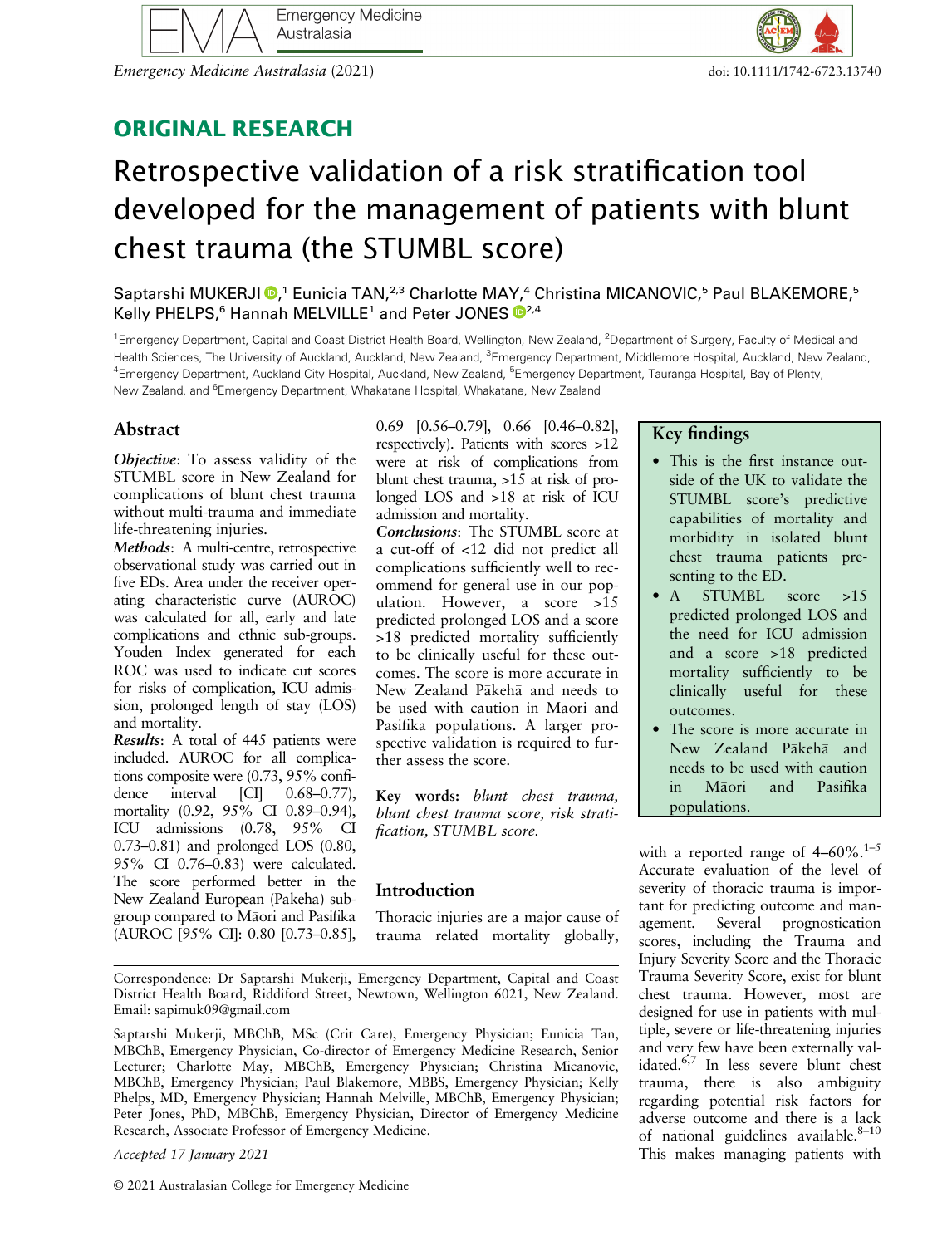blunt chest trauma without immediate life-threatening injuries problematic for the clinician. $11$  There is an acute need for a prognostication score for managing this group of patients.

A clinical score has been developed in UK EDs to predict the risk of complications after blunt chest trauma in patients without multi-trauma and immediate life-threatening injuries (STUdy evaluating the impact of a prognostic model for Management of Blunt chest wall trauma patients: STUMBL trial [STUMBL score], Appendix  $S1$ ).<sup>12,13</sup> The model comprises several risk factors and the patient is scored on each (Appendix S1). The authors reported a final risk score of ≥11 was the most accurate cut-off at which patients were considered at risk of developing complications. A final total risk score of >25 was considered high enough to require intensive care unit (ICU) admission.12 The original study reported an area under the receiver operating characteristic curve (AUROC) of 0.8 (95% confidence interval [CI]  $0.75-0.85$ ).<sup>12</sup> The STUMBL score has since been externally validated in seven hospitals in England and Wales with a AUROC of 0.96 (95% CI 0.93–0.98) and a final model sensitivity of 80%, specificity of 96%.12

As it was not known whether the score would perform equally well in our setting, we believed a validation in New Zealand healthcare setting was required. The aim of the present study was to perform a retrospective validation of the STUMBL score in New Zealand.

#### Methods

#### Study design and population

A multi-centre, retrospective observational study was carried out. Data was captured from the ED of three Major Referral Centres, one Urban District Hospital and one Rural/Regional Centre. Patients were identified using a standardised list of International Classification of Disease, 10th revision (ICD10) codes for any chest trauma presenting to the ED. Chart reviews were carried out to identify and include patients aged 18 years or older who were given a final primary

diagnosis of isolated blunt chest trauma. Patients with penetrating<br>chest trauma, immediate lifeimmediate lifethreatening injuries or multi-trauma (defined as any concurrent injuries sustained during the trauma event, in addition to chest trauma, that will significantly determine the patient's management and outcome) were excluded.

Based on the sample size calculation, four larger sites had a target of 100 patients, while the fifth site had a target of 50. Each site performed retrospective chart reviews of sequential included patients, starting from the most recent presentation. A data abstraction form was initially piloted at one site. With feedback the form was improved and standardised. A data dictionary was devised and where appropriate, incorporated within the standardised data abstraction form to help improve abstraction accuracy and ensure uniform handling of data that were conflicting or ambiguous. This standardised form was then utilised at each site to abstract data. The abstracted data were all mandatory clinical information normally recorded as part of standard clinical care. Patients were excluded from analysis on the rare occasion where there was significant missing data, defined as missing data for variables that were required to calculate the primary and secondary outcomes.

Data were abstracted by emergency medicine doctors and nurses, who were trained locally on how to abstract data accurately and how to handle conflicting, ambiguous or missing data. Abstractors were in regular contact with the senior investigator locally to help clarify and resolve data abstraction and data handling conflicts. Most abstractors were aware of the STUMBL score but had no familiarity with it in clinical practice. Abstractors were blinded to score calculation, variable weighting and score performance, especially with regards to score cutoffs. Further, all score components and outcomes were objective, which reduced risk of bias. Data management and accuracy checks were conducted locally, where the senior investigator at each site carried out a manual check on a random portion of the data. For a 10% sample of the total cohort, the inter-investigator agreement was 96.4% for STUMBL score variables and 99.3% for outcome variables. A kappa statistic of 0.93 (95% CI 0.90–0.95) ( $n = 270$ ) was calculated for six categorical variables, indicating an almost perfect agreement for inter-investigator reliability. The senior investigators at each site were in regular contact with each other and the principal investigator to help resolve disputes and clarify ambiguity in data handling and coding. Data were de-identified as soon as viable and was sent to the coordinating investigator and the study biostatistician for further analysis. The study biostatistician was independent of the authors who planned and coordinated the study.

Because of varying presentation rates at each site and a staggered site recruitment, each site had a different start date and duration over which their patients were identified and enrolled. The time point when the first patient presented at each site were as follows: July 2013, January 2016, December 2016, June 2017 and April 2018.

#### **Outcomes**

The primary outcome was to assess the validity of the STUMBL score for all complications of chest blunt trauma, originally defined by the STUMBL authors as a composite of: $12$ 

- In-hospital mortality.
- All pulmonary complications (including but not restricted to haemothorax, pneumothorax, lung contusion, pneumonia, and empyema, excluding rib fractures).
- Need for ICU admission.
- Prolonged hospital stay defined as a total hospital stay of 7 days or more.<sup>2</sup> The above primary outcome was selected to mirror the British validation of the STUMBL score and hence allow a direct comparison.

Secondary outcomes validated the STUMBL score using a composite of early and delayed complications. Early complications were defined as:

- Presence of a pulmonary complication on arrival to ED as defined above.
- Admission to ICU from ED.

Delayed complications were defined as: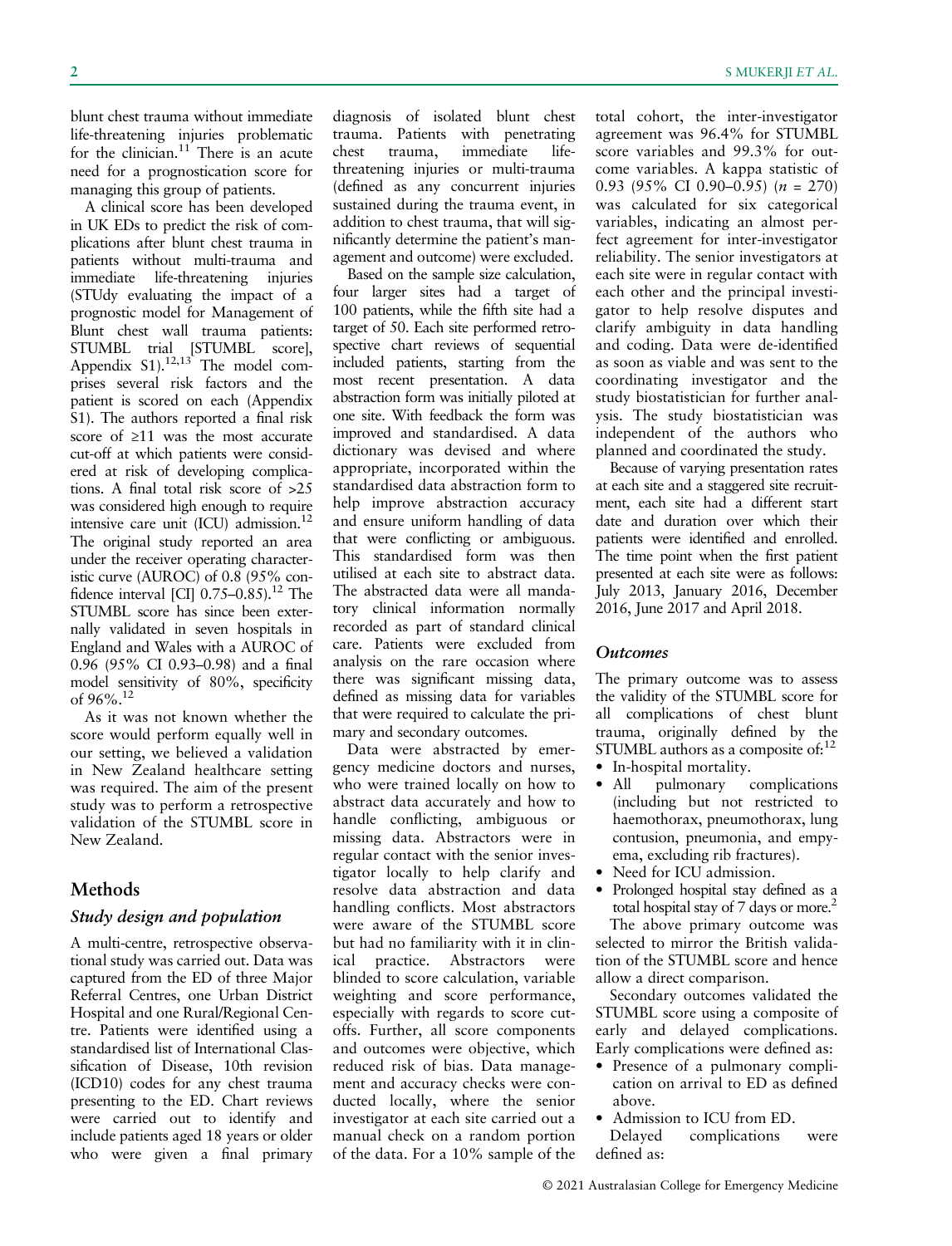- Delayed pulmonary complications defined as pulmonary complications developing or discovered after discharge from the ED to the ward or community, including lung contusion, pleural effusion, empyema, hemothorax, pneumothorax, pneumomediastinum, pneumonia or pulmonary embolism.
- Delayed escalation in care, defined as a requirement for ICU admission because of chest traumarelated complications at any point after discharge from the ED to the ward or community.
- Unplanned re-presentation to the ED – Patient discharged from ED on the first presentation but represented to ED with complications of chest trauma that was not a planned follow-up assessment within 72 h of discharge for patients whose initial hospital stay was 1 day or less (including those discharged directly from ED and those admitted to a ward for less than 2 days).

The final secondary outcome was to validate the score for Maori, Pasifika and New Zealand European (Pakeha) population sub-groups.

#### Statistical analysis

Diagnostic test accuracy is demonstrated by the AUROC with a value of 0.5 considered worthless, while a value more than 0.8 is considered good for a test to predict outcome.14,15 Based on a conservative estimate of complication rate of 33%, to show that the AUROC of 0.8 is statistically significantly better than 0.5 with 90% power and an alpha of 0.05 we required 39 cases of chest wall trauma (MedCalc Statistical Software version 17.8.6, Ostend, Belgium; <http://www.medcalc.org> 2017).<sup>3,12</sup> In order to provide sufficient explanatory power for Maori and Pasifika patients, who comprise 15% and 9% of the population in New Zealand, the authors determined that the overall sample should be 440 participants  $(39/0.09 = 433).^{16,17}$ 

| Characteristics                       | Frequency, $n = 445$ |
|---------------------------------------|----------------------|
| Age, mean (SD) (years)                | 57 (21)              |
| Female gender, $n$ (%)                | 151 (33.9)           |
| Chronic lung disease, $n$ (%)         | 74 (16.6)            |
| Current smoker, $n$ (%)               | 101(24.2)            |
| Pre-injury anticoagulant use, $n$ (%) | 94(21.1)             |
| Mechanisms of injury, $n$ (%)         |                      |
| Fall                                  | 225(50.6)            |
| Road traffic collision                | 135(30.3)            |
| Sports                                | 39(8.8)              |
| Assault                               | 30(6.7)              |
| Crush injuries                        | 13(2.9)              |
| Low velocity impacts                  | 3(0.9)               |
| Ethnicity, $n$ (%)                    |                      |
| NZ European/Pākehā                    | 200 (44.9)           |
| Other European                        | 111 (24.9)           |
| Māori                                 | 70 (15.7)            |
| Pasifika                              | 30(6.7)              |
| Asian                                 | 25(5.6)              |
| Other                                 | 9(2.6)               |

© 2021 Australasian College for Emergency Medicine

Descriptive statistics was used to show the baseline characteristics for continuous variables. ROCs were generated for the study outcomes, AUROC were calculated and the Youden Index was generated for each AUROC. The maximum value of the Youden Index was used as the optimum cut score for each outcome.14,15

#### Ethics approval

Ethics approval was granted by the Health and Disability Committees (ref:19/NTA/13) and Research Advisory Group Māori (RAG-M).

#### Results

Four hundred and fifty sequential patients were identified with five patients excluded during the analysis because of incorrect or inadequate data capture. The average age (SD) was 57 (21) years with 33.9% being female (Table 1). Falls and road traffic collisions were the primary reasons for injury, accounting for more than 80% of the patients (Table 1).

In-hospital mortality was 1.1%, with associated risk scores of 19, 23, 25, 32 and 32. More than 65% had severity scores of less than 16 (Table 2). Admission to a ward was required for 55%, while 5.6% of patients were admitted to ICU at initial presentation (Table 2). Twenty-eight patients had a delayed pulmonary complication and four had a delayed escalation of care to ICU with an average length of stay  $(LOS)$  in ICU  $(SD)$  of 2  $(1.4)$  days.

#### STUMBL score validation

The AUROC (95% CI) for all complications composite outcome and inhospital mortality were 0.73 (0.68–0.77) and 0.92 (0.89–0.94) (Fig. 1). The AUROC (95% CI) for early complications composite outcome, initial ICU admission and early pulmonary complications were 0.66 (0.59–0.70), 0.78 (0.74–0.82) and 0.66 (0.62–0.71), respectively. Delayed complications composite, delayed pulmonary complications, delayed escalation of care and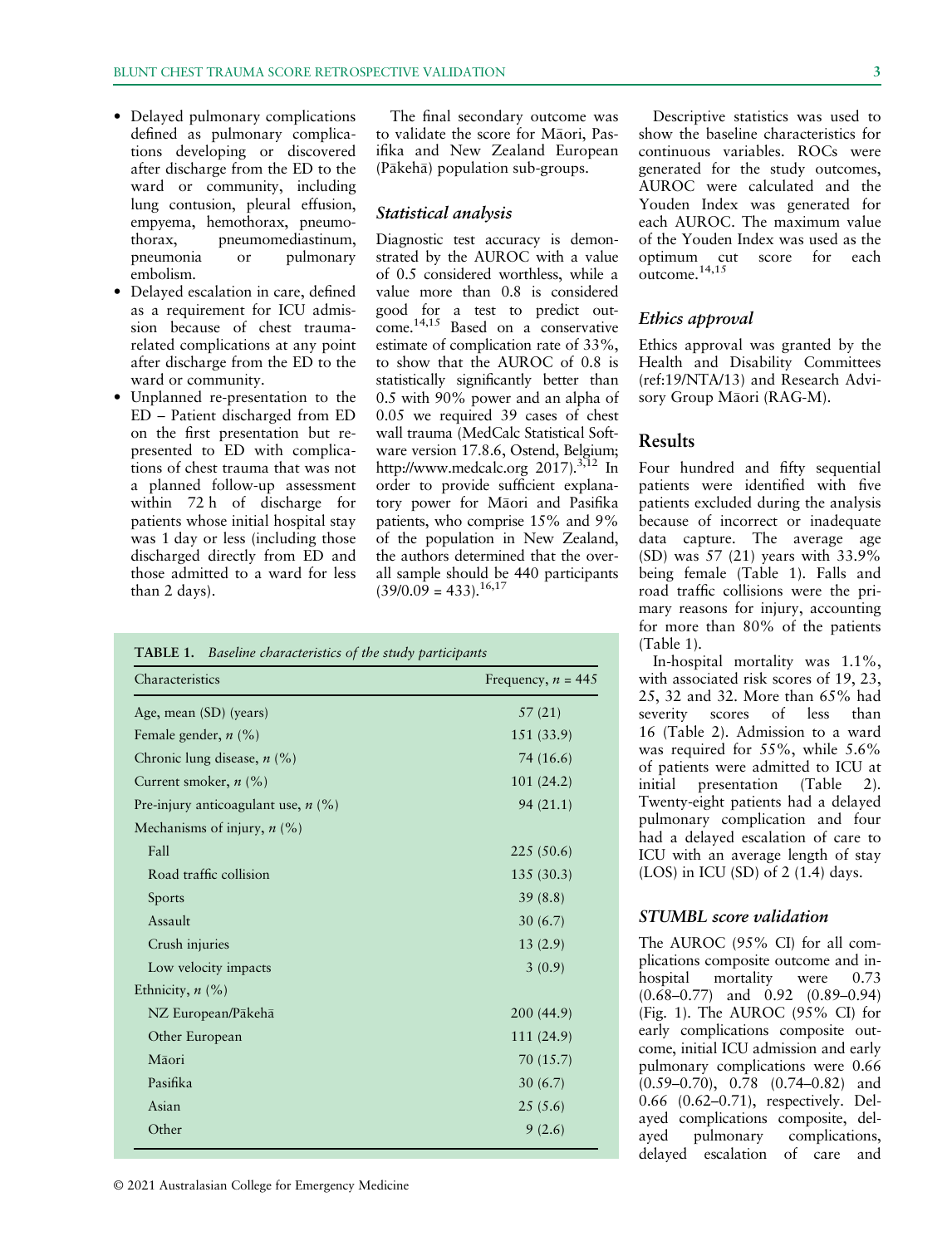**5 MUKERJI ET AL.** 

| TABLE 2. | Complications at presentation |  |
|----------|-------------------------------|--|
|----------|-------------------------------|--|

| complications at presentation<br>Characteristics, $n$ (%) | Frequency, $n = 445$     |
|-----------------------------------------------------------|--------------------------|
| In-hospital mortality at any time                         | 5(1.1)                   |
| Patients with lung complications at presentation          | 104(23.4)                |
| CT performed ( $n = 442$ )                                | 189 (42.8)               |
| Complications on CT only (of those who had a CT)          | 124(65.6)                |
| Number of rib fractures ( $n = 443$ ), $n$ (%)            |                          |
| $\boldsymbol{0}$                                          | 91 (20.5)                |
| $\mathbf{1}$                                              | 141 (31.8)               |
| 2                                                         | 63 (14.2)                |
| 3                                                         | 62(14.0)                 |
| $\overline{4}$                                            | 33(7.5)                  |
| 5                                                         | 23(5.2)                  |
| >5                                                        | 30(6.8)                  |
| Lung complications at presentation, $n$ (%)               |                          |
| Nil                                                       | 341 (76.6)               |
| Pneumothorax                                              | 58 (13.1)                |
| Hemothorax                                                | 17(3.8)                  |
| Lung contusion                                            | 16(3.6)                  |
| Haemopneumothorax                                         | 9(2.0)                   |
| Lung consolidation/atelectasis                            | 4(0.9)                   |
| Surgical emphysema                                        | 3(0.7)                   |
| Pneumonia                                                 | 3(0.7)                   |
| Pneumomediastinum                                         | 2(0.5)                   |
| Flail segment                                             | 2(0.5)                   |
| Pleural effusion                                          | 2(0.5)                   |
| Lung laceration                                           | 1(0.2)                   |
| STUMBL score cut-offs, $n$ (%)                            |                          |
| $0 - 10$                                                  | 181 (40.7)               |
| $11 - 15$                                                 | 115(25.8)                |
| $16 - 20$                                                 | 72(16.2)                 |
| $21 - 25$                                                 | 51 (11.5)                |
| $26 - 30$                                                 | 18(4.0)                  |
| >30                                                       | 8(1.8)                   |
| Disposition                                               |                          |
| Discharged home from ED, $n$ (%)                          | 175 (39.3)               |
| Admitted to ward, $n$ (%)                                 | 245 (55.3)               |
| Admitted to ICU, $n$ (%)                                  | 25(5.6)                  |
| Average ward LOS, n (SD) (days)                           | 5.6 $(5.4)$ <sup>+</sup> |
| Average ventilator days, $n$ (SD) (days)                  | $3.2(1.7)$ ‡             |
| Average ICU/HDU LOS, n (SD) (days)                        | $3.2(2.6)\$              |

†Range 1–26 days. ‡Range 1–6 days. §Range 1–13 days.

unplanned re-presentation to ED had associated AUROC (95% CI) of 0.66 (0.61–0.71), 0.69 (0.65–0.74), 0.75 (0.71–0.79) and 0.62 (0.57–0.67), respectively.

#### Cut scores and risk thresholds

The Youden Index for all complications composite was associated with a total cut score of >12 (sensitivity 61.7%, specificity 72.4%). A score of >18 was the threshold for admission to ICU (sensitivity 65%, specificity 80.3%) and mortality (sensitivity 100%, specificity 78.9%). The Youden Index for the prolonged LOS AUROC had an associated risk score of >15 (sensitivity 73.3%, specificity 76.0%).

#### Sub-group analysis: ethnicity

Sub-group analysis was carried out for all complications composite outcome for Maori, Pasifika, New Zealand Pākehā and Asian patients. There was no mortality in Maori, Pasifika or Asian groups and no ICU admissions in the Pasifika and Asian groups.

The AUROC (95% CI) for all complications composite outcome in Pākehā, Māori, Pasifika and Asian groups were 0.80 (0.73–0.85), 0.69 (0.56–0.79), 0.66 (0.46–0.82) and 0.74 (0.53–0.89), respectively (Appendix S2). The components of the composite outcome AUROC in the Pakeha group were generally greater than 0.8 (Appendix S2).

The AUROC (95% CI) for prolonged LOS in Māori, Pākehā, Pasifika and Asian groups were 0.95 (0.87–0.99), 0.80 (0.74–0.86), 0.87 (0.70–0.96) and 0.80 (0.59–0.93), respectively.

#### Discussion

This was the first independent validation of the STUMBL score outside the UK. Overall, the score's ability to predict all complications fell short of an AUROC of 0.8 that is accepted as the cut-off for a strong model<sup>14,15</sup> and well short of the AUROC of 0.96 reported in the UK external validation.12 However, when the STUMBL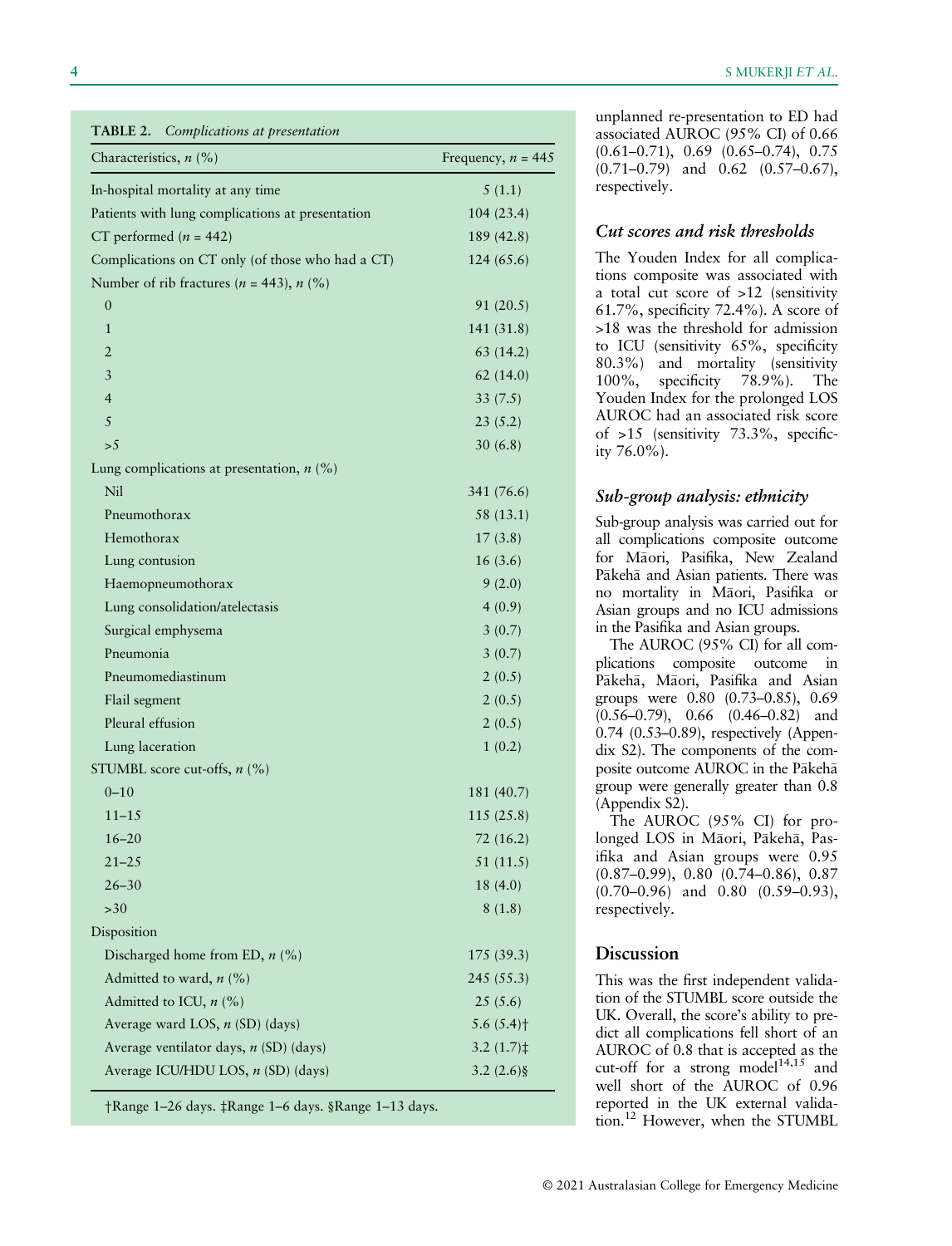

Figure 1. (a–e) AUROC for all complications composite, all pulmonary complications, mortality at any time, ICU admission at any time and all prolonged length of stay of greater than 7 days.

score was assessed for the individual components of the composite outcome, the score was excellent at predicting in-hospital mortality, and good at predicting prolonged LOS. The STUMBL score was very good at predicting ICU admission in the Maori and Pakeha sub-groups. The score performed better in the Pākehā sub-group for all complications composite outcome, compared to the other sub-groups.

There are several reasons why the score did not perform as well as it did in the UK. Firstly, the UK validation cohort had potentially more comorbidities with slightly higher rates of smokers and patients with chronic lung diseases (Appendix S3). However, age, gender and rates of pre-injury anticoagulant use were almost identical. Further, approximately 50% of patients in both cohorts had either one or no rib fracture, suggesting a similar injury severity in both groups.

Secondly, there are inherent differences between medical services and in-hospital protocols for trauma management, which may have had an impact on the final outcome and generalizability of the score. For example, the rates of computed tomography (CT) imaging of this sample and the original UK sample were different  $(43\%$  vs  $3\%$ ).<sup>12</sup> The higher CT rates in our sample would have allowed for a better pick-up rate of more subclinical injuries and pulmonary complications in lower score groups, which may explain the poor predictive capacity of the score for pulmonary complications noted in the present study. Similarly, with a higher CT rate, our study is likely to have had more accurate rib fracture data than clinical estimates of the number of fractures.

The generalisability of the score to New Zealand population may be somewhat further limited because of differences in ethnic groups between the UK and New Zealand cohorts. The score performed better in the Pākehā cohort and may suggest that it may not be generalisable to certain ethnic groups.

There were also some differences in the score thresholds for clinical decision making. The original study suggested a score of ≤11 for discharging patients from ED and a score of >25 for admission to ICU. Our data similarly suggested an admission threshold of >12. Patients with scores of >15 were more likely to have a prolonged LOS. However, our data indicated a lower threshold for admission to ICU  $(>18 \text{ vs } >25)$ . This may have been due to inherent differences in ICU admission practices between sites. Patients from the original sample were automatically admitted to the ICU only if they required invasive analgesics, such as an epidural.<sup>12</sup> Conversely, at least one hospital in the present study electively admitted patients with blunt chest trauma to ICU for observation based on clinical assessment of injuries rather than physiological markers. Further, at least one other hospital in the present study had poor access to High Dependency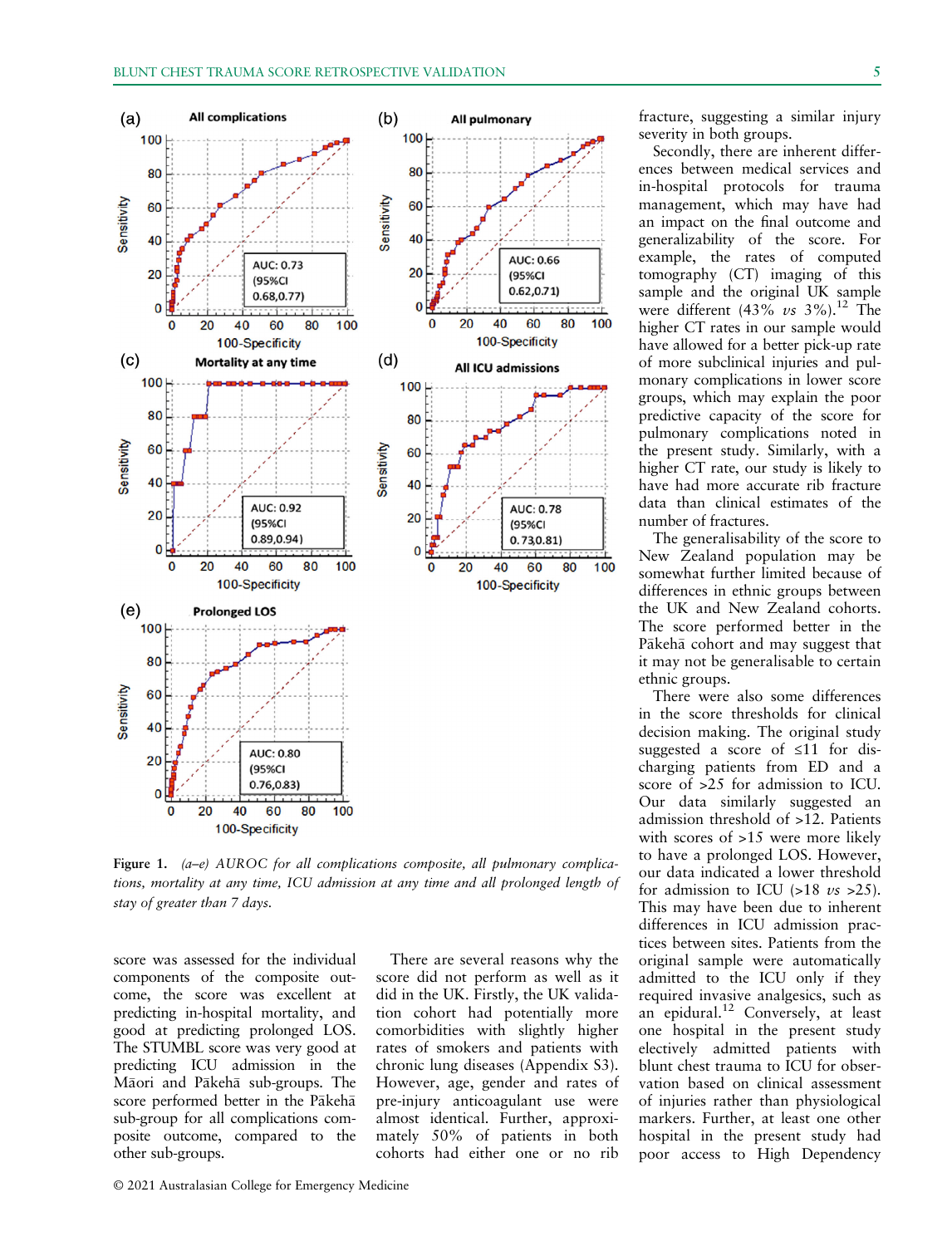Unit beds and routinely admitted patients to ICU if the patient was deemed to require High Dependency Unit level care.

#### **Limitations**

There are inherent biases in retrospective studies. Selection bias was reduced by having strict inclusion and exclusion criteria. A comprehensive list of ICD10 codes was used to standardise the search terms to identify patients. However, the different sites had different database interfaces, which required using slightly different free text search terms. This may have caused some injury codes to be missed at some sites.

There was significant heterogeneity of the time point when the first patient presented at each site. There may have been changes in trauma service provision and per site protocol changes in the duration over which the patients were identified at each site. This may have had an impact on the final result. And finally, the study was underpowered for Pasifika and Asian subgroups, hence results need cautious interpretation.

## Conclusion

We validated the STUMBL score in New Zealand showing that a cut-off of <12 did not predict all complications sufficiently well to recommend for general use in our population. However, a score of >15 predicted prolonged LOS and >18 predicted mortality sufficiently to be clinically useful for these outcomes and came close to being a good predictive model for ICU admission. The STUMBL score can aid the clinician in predicting mortality, prolonged hospital stay and overall need for ICU level care in less severe, isolated blunt chest trauma patients. A prospective validation across multiple sites in New Zealand, that is sufficiently powered for ethnicity subgroup analysis, is required to further validate the score.

## Acknowledgements

We gratefully acknowledge Dr James Stanley for his invaluable support and guidance with statistics and data analysis. We also gratefully acknowledge Stephanie Marshall, Gareth Iremonger and Joseph Faithfull for their help with data collection. We are also grateful to Dr Ceri Battle and Professor Phillip Evans for providing clarification of the UK study population and score calculation in the derivation study and the statistical analysis in the UK validation study.

## Author contributions

PJ, CM and SM conceived the study, designed the trial and obtained ethics approval. PJ, SM, ET, PB and KP supervised the conduct of the trial and data collection locally. CM, HM, ET and CM collected data at individual sites. PJ and SM provided statistical advice on study design and data analysis. SM drafted the manuscript and all authors contributed substantially to its revision. SM takes responsibility for the paper as a whole.

## Competing interests

PJ is a section editor for *Emergency* Medicine Australasia.

## Data availability statement

The data that support the findings of this study are available from the corresponding author upon reasonable request.

## References

- 1. Battle CE, Hutchings H, Evans PA. Risk factors that predict mortality in patients with blunt chest wall trauma: a systematic review and meta-analysis. *Injury* 2012; 43: 8–17.
- 2. Martinez Casas I, Amador Marchante MA, Paduraru M et al. Thorax trauma severity score: is it reliable for patient's evaluation in a secondary level hospital? Bull. Emerg. Trauma 2016; 4: 150–5.
- 3. Battle CE, Hutchings H, James K, Evans PA. The risk factors for the development of complications during the recovery phase following blunt chest wall trauma: a

retrospective study. Injury 2013; 44: 1171–6.

- 4. Brasel KJ, Guse CE, Layde P, Weigelt JA. Rib fractures: relationship with pneumonia and mortality. Crit. Care Med. 2006; 34: 1642–6.
- 5. Bergeron E, Lavoie A, Clas D et al. Elderly trauma patients with rib fractures are at greater risk of death and pneumonia. J. Trauma 2003; 54: 478–85.
- 6. Ahmad MA, Sante ED, Giannoudis PV. Assessment of severity of chest trauma: is there an ideal scoring system? Injury 2010; 41: 981–3.
- 7. Moon SH, Kim JW, Byun JH et al. The thorax trauma severity score and the trauma and injury severity score: do they predict in-hospital mortality in patients with severe thoracic trauma?: a retrospective cohort study. Medicine 2017; 96: e8317.
- 8. Sawa J, Green RS, Thoma B, Erdogan M, Davis PJ. Risk factors for adverse outcomes in older adults with blunt chest trauma: a systematic review. CJEM 2018; 20: 614–22.
- 9. Söderlund T, Ikonen A, Pyhältö T, Handolin L. Factors associated with in-hospital outcomes in 594 consecutive patients suffering from severe blunt chest trauma. Scand. J. Surg. 2015; 104: 115–20.
- 10. Liman ST, Kuzucu A, Tastepe AI, Ulasan GN, Topcu S. Chest injury due to blunt trauma. Eur. J. Cardiothorac. Surg. 2003; 23: 374–8.
- 11. Blecher GE, Mitra B, Cameron PA, Fitzgerald M. Failed emergency department disposition to the ward of patients with thoracic injury. Injury 2008; 39: 586–91.
- 12. Battle CE, Hutchings H, Lovett S et al. Predicting outcomes after blunt chest wall trauma: development and external validation of a new prognostic model. Crit. Care 2014; 18: R98.
- 13. Battle C, Abbott Z, Hutchings HA et al. Protocol for a multicentre randomised feasibility STUdy evaluating the impact of a prognostic model for management of BLunt chest wall trauma patients: STUMBL trial. BMJ Open 2017; 7: e015972.